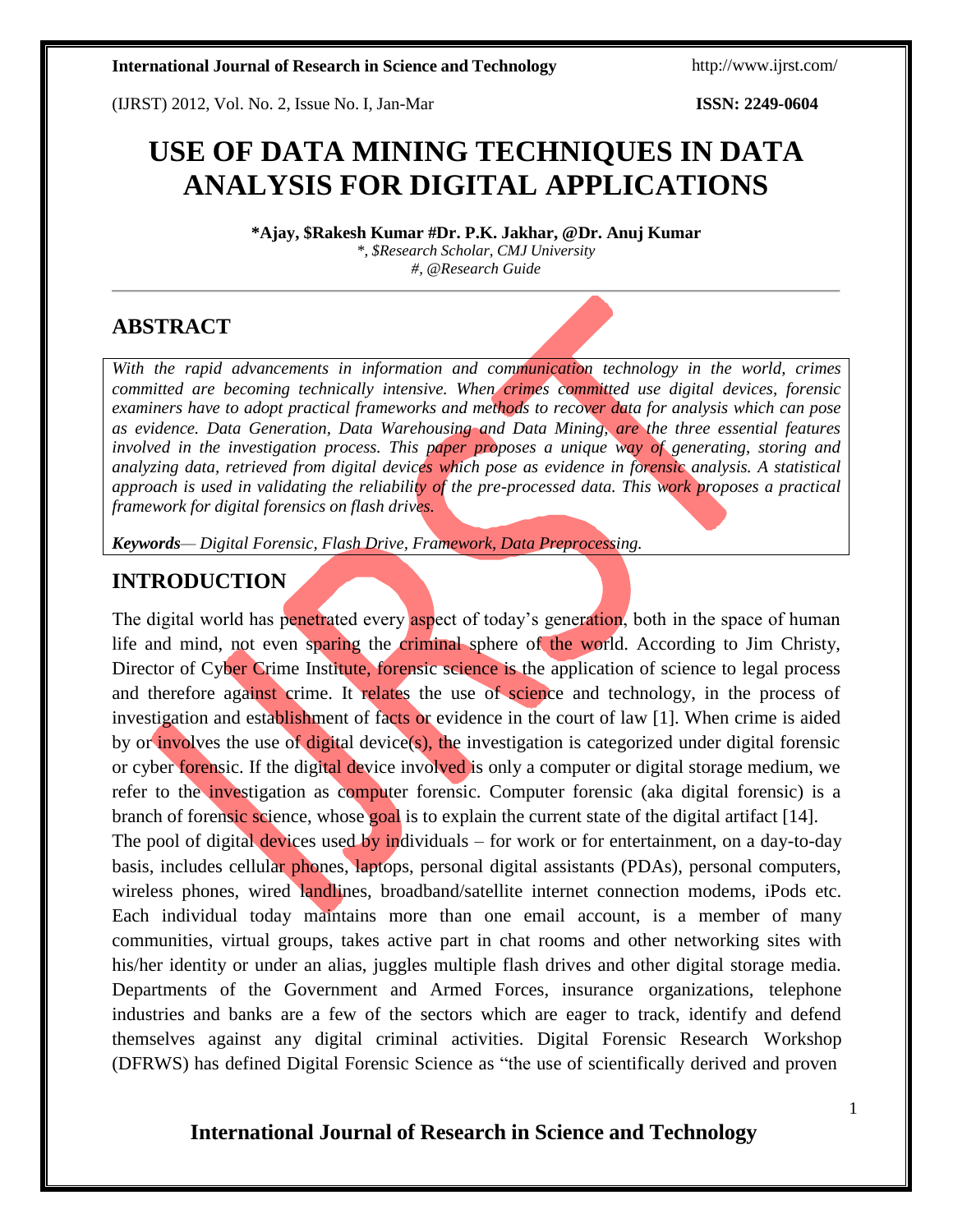#### (IJRST) 2012, Vol. No. 2, Issue No. I, Jan-Mar **ISSN: 2249-0604**

methods toward the preservation, collection, validation, identification, analysis, interpretation, documentation and presentation of digital evidence derived from digital sources for the purpose of facilitating or furthering the reconstruction of events found to be criminal, or helping to anticipate unauthorized actions shown to be disruptive to planned operations" [2]. Digital Forensic Science covers computer forensics, disk forensics, network forensics, firewall forensics, device forensics, database forensics, mobile device forensics, software forensics, live systems forensics etc. Digital Forensic has been described as incident(s) specific and practitioner driven advances which are developed and then applied [3]. The DFRW has identified media analysis as one of the three main distinct types of digital forensic analysis, the other two being Code Analysis and Network Analysis. This paper introduces a framework for the digital forensic investigation process of physical storage device. It also takes a specific case of accessing the flash drive as a device and analyzing its contents. The paper details the preprocessing steps adopted to bring out information of the data stored on the flash drive.

### **RELATED WORK**

The forensic investigation of digital evidence is predominantly employed as a post-incident response to an activity that cannot be defined definitely as legal or to an incident that does not comply to the organizational norms and policies. While the presence of physical forensic investigation model has matured through the years of its presence, refined as revised globally, the involvement of digital evidences have made its presence felt in the recent years. In the year 1995, M Pollitt, suggested a four step process that mapped admission of documentary evidence in the court of law to admission of digital evidence, giving a the process steps included were acquisition, identification, evaluation and admission. In 2001, DFRW came up with a framework which involves identification, preservation, collection, examination, analysis, presentation and decision. This framework is the basis for all the proposed models that followed till date. In 2002, Reith, Carr and Gunsch [5] proposed a model, called an abstract digital forensic model, based on the DFRW model, where the key components of the model involved nine stages. The disadvantages, as quoted by the authors, is that the model is too general for practical use, there is no easy or obvious method for testing the model and that each subcategory added to the model will make it even more cumbersome. In 2006, Kohn, Eloff and Olivier [6] proposed a model, merging the best and essential features of all the models proposed till date. The framework is so designed that any number of additional phases can be easily accommodated. The common model proposed by Freiling and Schwittay in 2007, both for incident response and computer forensic processes, allowed a management oriented approach in digital investigations, while retaining the possibility of a rigorous forensic investigation [7]. [8] in 2008, identifies the five categories of computer forensic research as framework, trustworthiness, computer forensics in networked environment, data detection and recovery and the last category as acquisition. The goal of detection and recovery is stated as to recognize the digital objects that may contain information about the incident and to document them. Our paper focuses on proposing an alternate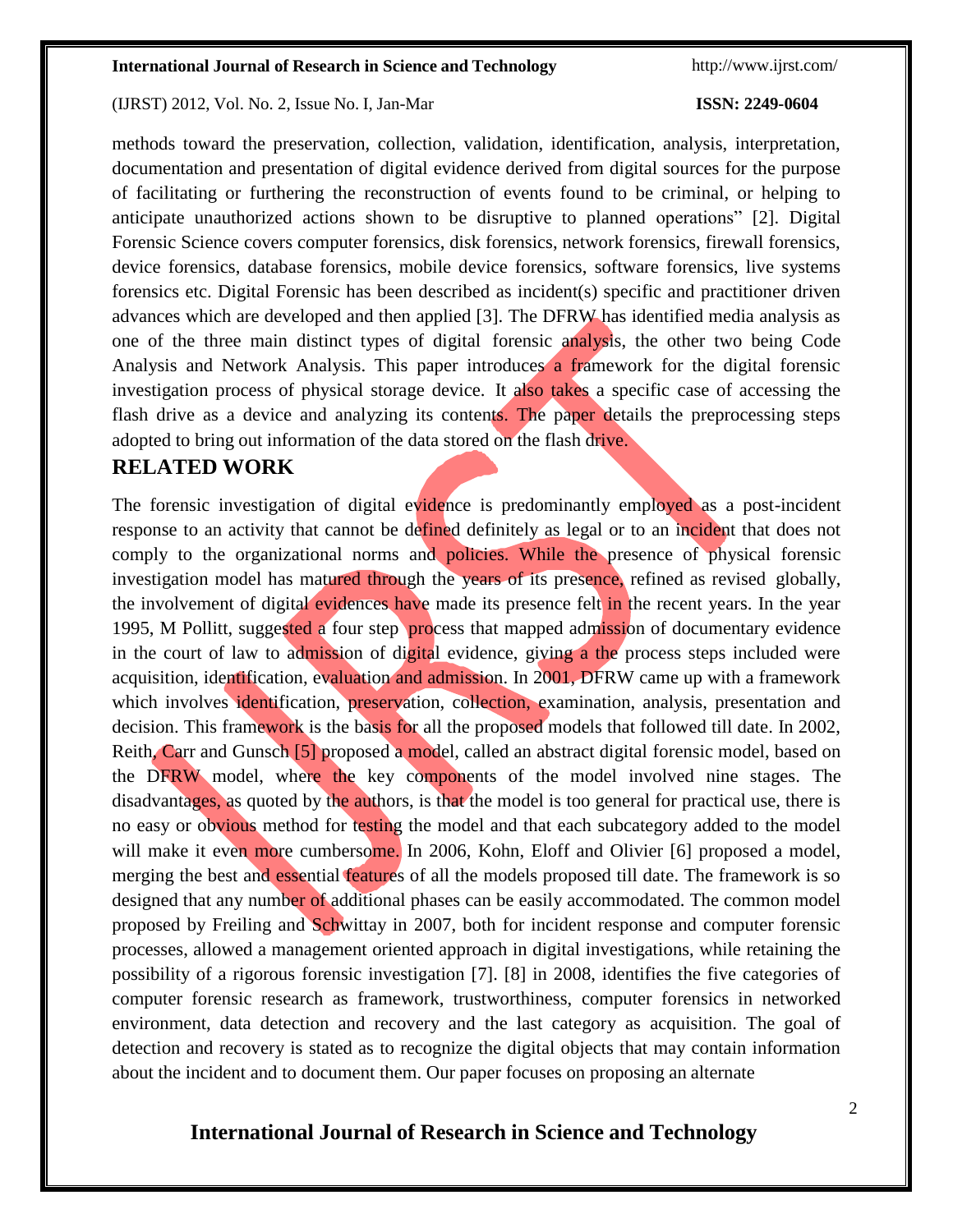#### (IJRST) 2012, Vol. No. 2, Issue No. I, Jan-Mar **ISSN: 2249-0604**

Framework for investigation process of physical storage devices, which builds on the models already proposed. It also proposes and chalks out the implementation process for extraction and preprocessing of data extracted from a flash drive. Though there has been significant work in area of extraction and analysis of digital evidence from physical devices such as hard disk, work in the area of simple, portable, storage devices, which are accessible for easy storage like flash drives, cellular phones [9], compact disks and iPods [10] are relatively hard to find. Reference [11] describes methods for digital forensic characterization of physical devices like digital cameras, printers and RF devices. The concept of mapping physical investigating process with the digital investigation process has been discussed in detail  $[1]$   $[12]$   $[13]$   $[15]$ , which forms the base for our paper, where in the digital device focused on is the flash drive.

## **FRAMEWORK FOR DIGITAL FORENSIC INVESTIGATION PROCESS OF PHYSICAL STORAGE DEVICES**

A framework, for seamless communication, between the technical members of the digital forensic investigation team and the non-technical members of the judicial team, is very necessary. Defining a generic model for digital forensic investigation, sometimes pose a problem taking into account the varied devices available today. This framework is logical in its outline, scientific in its approach though it is to be adapted to comply with all the legal requirements of the country where the incident has occurred. It charts to add value in the specific case of portable storage digital devices. Made up of six stages, it is practical in approach, easy to implement when the digital device involved is any portable, storage device.

**Stage 1:** Preparation: The main focus is acknowledging the role of digital storage device(s) in the identified or untoward incident. This step recognizes the presence or absence of the digital forensic investigation. All suspected physical storage devices are to be physically secured to prevent tampering. The concerned authorities are to be notified about the presence of possible evidence(s) and the need for examination of the same, and hence permission to access the device. In case the evidence needs to be removed from the premises or site of the activity, steps for obtaining the necessary permissions for the removal are to be identified and executed. On the whole, based on the nature of the incident or crime, the investigation steps are to be chalked out. **Stage 2:** Collection and preservation of digital device: The device collection phase opens with the identification of the ownership of the device along with the identification of supposed users of the device. All the digital devices and any other supporting evidences about the usage of these devices that are present at the scene of crime are to be confiscated for data collection. In case the physical device is password protected, the software necessary for accessing the device contents is identified and verifying that it does maintain the integrity of the data as it works on accessing the device. The device contents should be duplicated or imaged maintaining the integrity of the data in the device. Each step of the activity should be documented.

**Stage 3**: Data extraction and preprocessing: The device/disk that has been imaged or duplicated is to be accessed and examined for the presence of any hidden or encrypted data and system related data. Required software tools are to be used to decrypt or access the data. These tools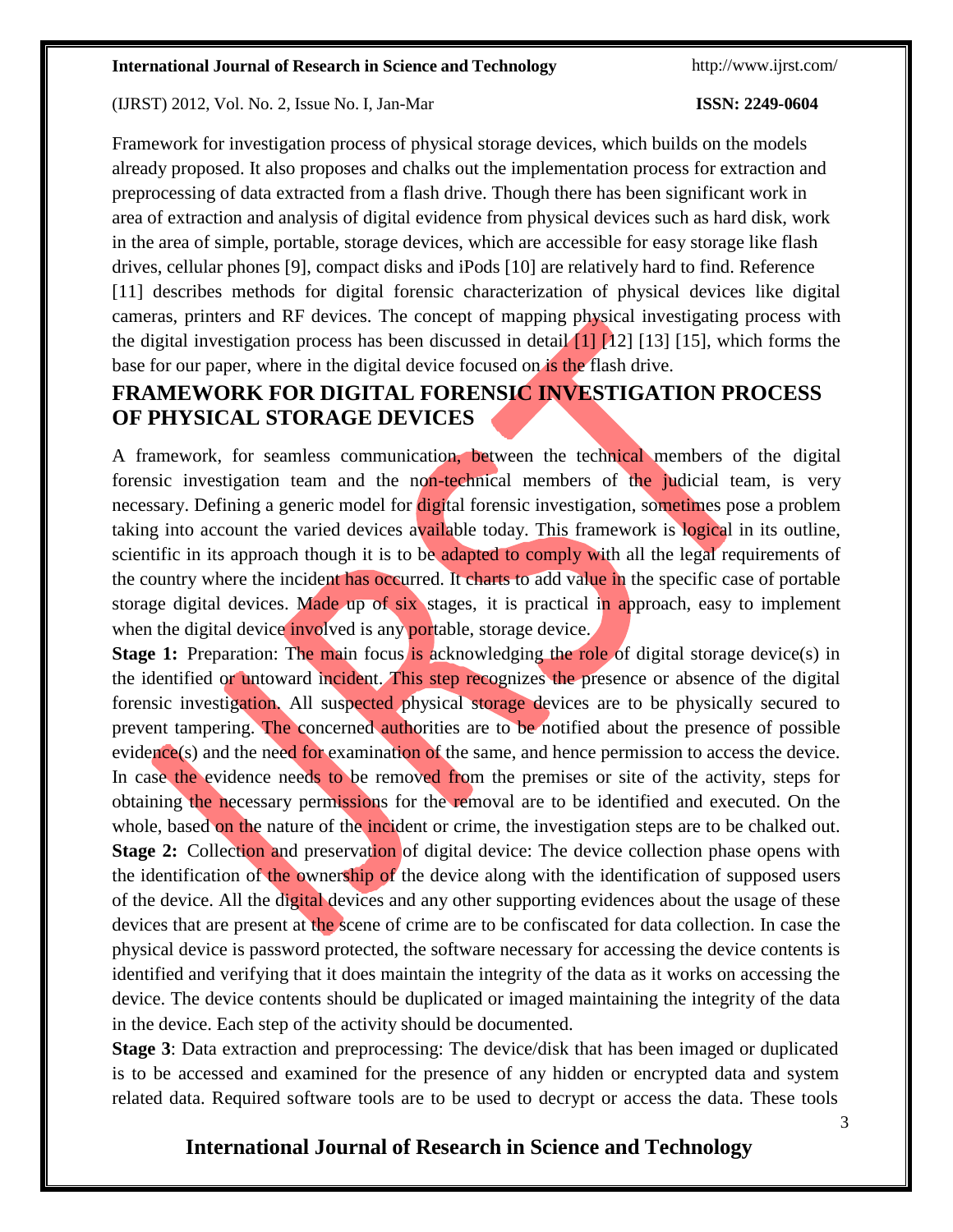#### (IJRST) 2012, Vol. No. 2, Issue No. I, Jan-Mar **ISSN: 2249-0604**

should not tamper the original data. Ensure that nothing will/shall be written on to the device that is under scrutiny. Based on the nature of the incident, the investigation is to be categorized as goal based or non-goal based. The data should be extracted from the digital device and the steps for the preprocessing the data is to be outlined, justifying the reason for the same. The software required for the process is to be identified. All through the stages, concern about maintaining the integrity of data should be the key focus and each step is to be validated before executing. Documentation of the activities carried out should be precise and justified as this would act as the base document for justifying the integrity of the presence or absence of evidence leading to the crime.

**Stage 4:** Data examination and analyses: Before the data is subjected to examination and analyses, the data is to be cross checked for authentication and integrity. The analyses that can be carried out on the extracted data, based on the nature of the data, are to be considered along with the required tools to perform the same. On justifying the analysis methodology, the actual analysis is to be carried out until stable results are achieved. Interpretation of data is the most difficult step, while at the same time the most important step in this flow.

**Stage 5**: Reporting and documentation: Though this has been cited as the stage 5, it is a continuous process, which needs to be reviewed and updated finally, before presentation in the court of law, for completeness and accuracy. validity and the acceptance of the process or methodology in the scientific community should also be explored. Documentation of the analyses, conclusions and assumptions if any, are also of importance. The limitations of the procedures/analysis carried out are to be outlined clearly.

Stage 6: Presentation in the court of law: The main focus of this step is to prove the presence or absence of digital evidence, from the digital devices collected from the scene of the incident under examination, in the court of law. While computer forensics is highly technology specific, people handling law in the court of justice are not technology specialists. Hence it is very important for technology specialists to understand the ramifications of the legal world and at the same time, communicate effectively and clearly the complete digital investigation process, emphasizing on the analysis of the findings. The documentation of the entire process may also be submitted in the court of law to cross-examine the steps adopted during the investigation process. While this may suffice the needs of the court to arrive at a decision, it may sometimes be required to complete further analysis or redo a phase, as required by the court, to support any issues. In the United States of America, a pre-trial "Daubert Hearing', conducted in the presence of a judge, to verify the underlying methodology and techniques used in the identification of the evidence and hence authenticating validity of the evidence, is mandatory. The validity of the procedures used, the error rate of the procedures, the cross check of the process by peer reviews and the scientific community, is scientifically and systematically checked. In India, a similar process is to be framed and adopted involving the legal specialists and technology specialists. To validate this framework, it needs to be tested out in its entirety in the real world. The data extraction and preprocessing stage has been tested out for effectiveness, as outlined in the following sections of the paper. The digital device selected for this phase of the framework is the flash drive, which is identified as the most frequently used portable storage device of the generation today.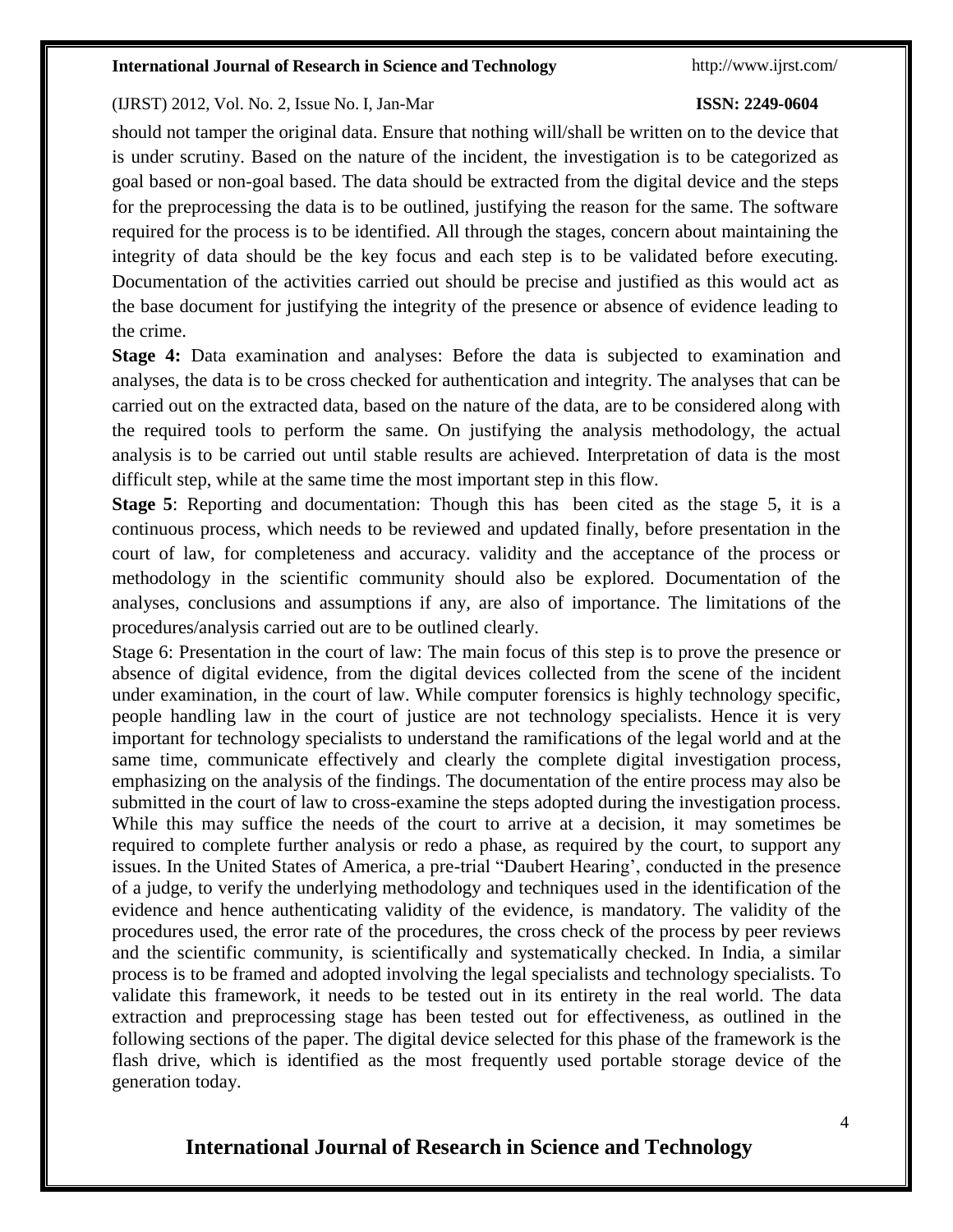## **DATA EXTRACTION AND PREPROCESSING FROM THE FLASH DRIVE**

The classic Extract-Transform-Load steps are applied right from the identification of the data to loading the data for the final analysis. The main highlight of our preprocessing step is that it does not depend on expensive, specific proprietary software for extraction as well as the transformation of the accessed data, instead uses software that are either freeware or versions available for free download for personal usage or those that are readily available on any personal computers or laptops. The economics of a digital forensic investigation is very necessary today along with the time frame required to complete the same. Hence, taking this into consideration, the path taken by our research activity, the usage of free source and existing operating system commands, makes it one of the most economical ways of preprocessing data. Fig. 1 shows the architecture.



**Figure 1. Architecture of the model.**

### *A. Extraction*

The digital device focused for investigation is the flash drive. The device is checked for password protection. In case of protected device, the identification of various software required to break the protection code is to be identified. The drive is also checked for encrypted data. The path adopted is non-goal based as at this stage we are not sure of the role of the device in the alleged activity. The data is extracted from the original device, taking care that there is no process that writes on to the digital device under investigation. *Recuva(version 1.23.389)*, a freeware that recovers lost data so long it has not been overwritten by the system, has been used to list the entire contents of the digital device, the flash drive. We recovered the files on to the hard disk of the computer so that the integrity of data on the evidential flash drive are preserved. The time frame for the actual data recovery depends on the duration and frequency of usage of the flash drive.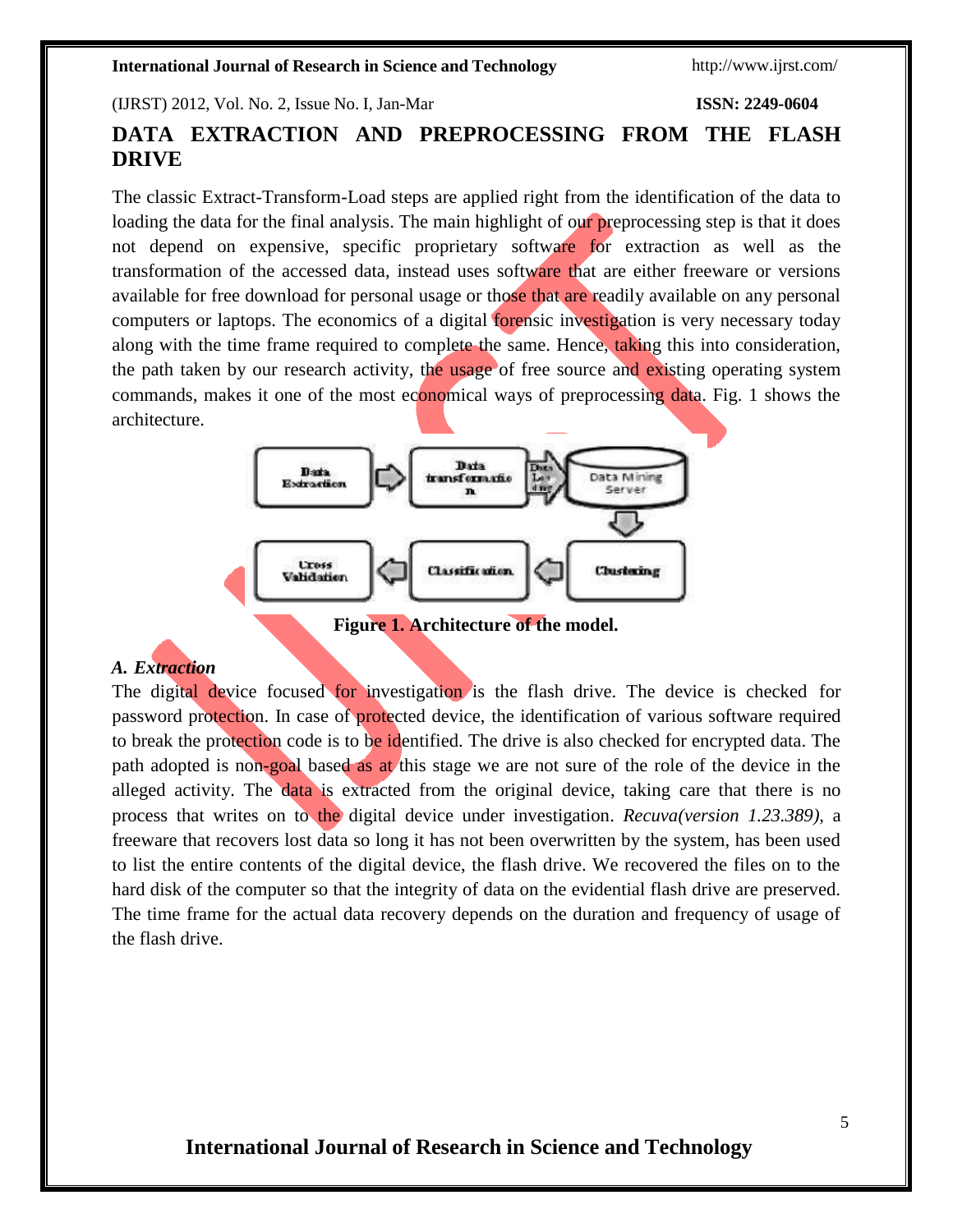*DOS*: Disk Operating System has been used extensively to gather the data details and software associations for preprocessing. DOS maintains the time stamps of the recovered file, thus ensuring integrity of data.

### *B. Transformation*

Use any spreadsheet which is available on your laptop/personal computer. The role played by the spreadsheet can also be achieved by running the data transformation process at the database level too. The major data transformations are conversion of the data into any standard format (comma separated format used here), generation of the parent directories and extraction of the file extensions. The *Oracle Express Edition(10g)*, has been used here as a data warehouse. The data extracted and partially preprocessed was loaded into **Oracle**, using the SQL loader. Further data preprocessing, transformations and basic computations were performed in this environment to get the complete dataset.

#### *C. Loading*

Before the dataset is actually loaded for data mining analysis, the data is validated statistically. The statistical tests Bartlett's test of sphericity and Kaiser-Meyer-Olkin (KMO) measure of sampling adequacy, are conducted for exploratory factor analysis. In KMO measure of sampling adequacy, if two attributes, share a common factor with other variables, their partial correlation (aij) will be small, indicating the unique variance they share, and is given by



where  $r_{ii}$  is the Pearson correlation between items  $i, j$  where I.  $i = 1, 2, 3, \ldots, k.$ 

KMO is calculated as follows:

$$
KMO = \frac{(\sum_{i=1}^{k} \sum_{j=1}^{k} r_{ij}^{2})}{(\sum_{i=1}^{k} \sum_{j=1}^{k} r_{ij}^{2} + \sum_{i=1}^{k} \sum_{j=1}^{k} a_{ij}^{2})}
$$

 $(2)$ for all *i,j* where *k* is the number of components. If aij  $\approx 0.0$ , then the variables measure a common factor and KMO  $\simeq$  1.0. If aij  $\approx$  1.0, then the variables do not measure a common factor and KMO  $\approx$  0.0. Using Bartlett's test of sphericity, we calculate the determinate of the matrix of the sums of products and cross-products (S) from which the inter-correlation matrix is derived. The determinant of the matrix S is converted to a Chi-square statistic and tested for significance. The null hypothesis is that the inter-correlation matrix comes from a population in which the variables are non-collinear (i.e. an identity matrix), and the non-zero correlations in the sample matrix are due to sampling error. Chi-square is calculated as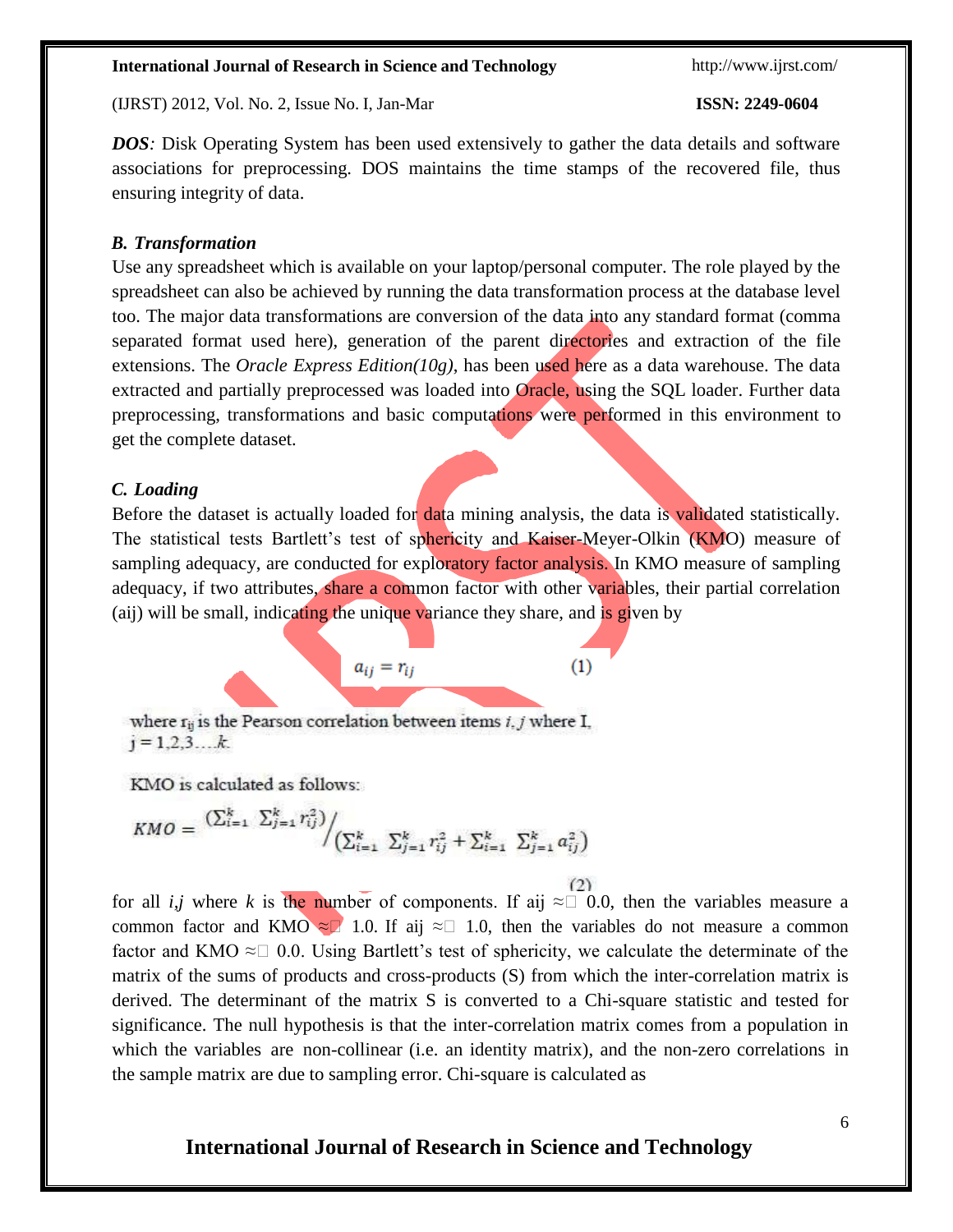(IJRST) 2012, Vol. No. 2, Issue No. I, Jan-Mar **ISSN: 2249-0604**

$$
50011.410.0501
$$

$$
f_{\rm{max}}(x)=\frac{1}{2}x
$$

$$
\psi^2 = -[(n-1) - \frac{1}{6}(2p+1+2/p)][\ln|S| +
$$
  
\n
$$
\rho \ln(\frac{1}{p}) \sum I_j
$$
 (3)

where  $n =$  number of instances,  $p =$  number of variables,  $I_i$  $=$  j<sup>th</sup> Eigen value of S.

The degrees of freedom (df) is calculated as

$$
df = \frac{[(p-1)(p-2)]}{2}
$$
 (4)

The complete dataset, consisting of the file tree, the file attributes, the timestamps, file size and the deleted flag, is loaded into Weka, an open source software, for analyses. On an average, each flash drive, used in this study, recovered around 4000 instances of data.

### **DATA MINING SERVER**

Data mining server is essential to a data mining system and ideally consists of a set of functional modules for tasks such as characterization, association, cluster analysis, classification, evolution and deviation analysis. We have used a two step process to analyze the dataset. The first step is to run unsupervised clustering algorithm. We then used the classification algorithm to verify the visualization pattern of the data instances once loaded into Weka.

#### *A. Clustering*

Data Clustering, builds unsupervised data models from the data. Data instances are grouped together, based on similarity schemes, defined by the clustering system, in large, multidimensional data set. As clustering attempts to group data instances into clusters of significant interest, evaluate the performance of the model and detect outliers. We have selected clustering as a step in the analysis of the data generated as part of the digital forensic exploration. Our interest is to examine those data instances that do not group naturally into cluster groups, for forensic evidence. We have used simple k-means algorithm for the basic clustering. Simple kmeans algorithm takes  $k$ , the number of clusters to be determined, as an input parameter and partitions the given set of *n* objects into *k* clusters so that the resulting intra-cluster similarity is high while the inter-cluster similarity is low. Euclidean distance measure is used to assign instances to clusters. Cluster similarity is measured as the mean value of the objects in a cluster.

#### *B. Classification*

The data instances are fed as input to the classifier. We have selected C4.5 decision tree model, with binary split to visualize the patterns found in the dataset. The C4.5 produces trees with variable branches. The standard way of predicting the error rate of a classifier given a single, fixed stratified data is to use 10-fold cross-validations. When a discrete variable is chosen as the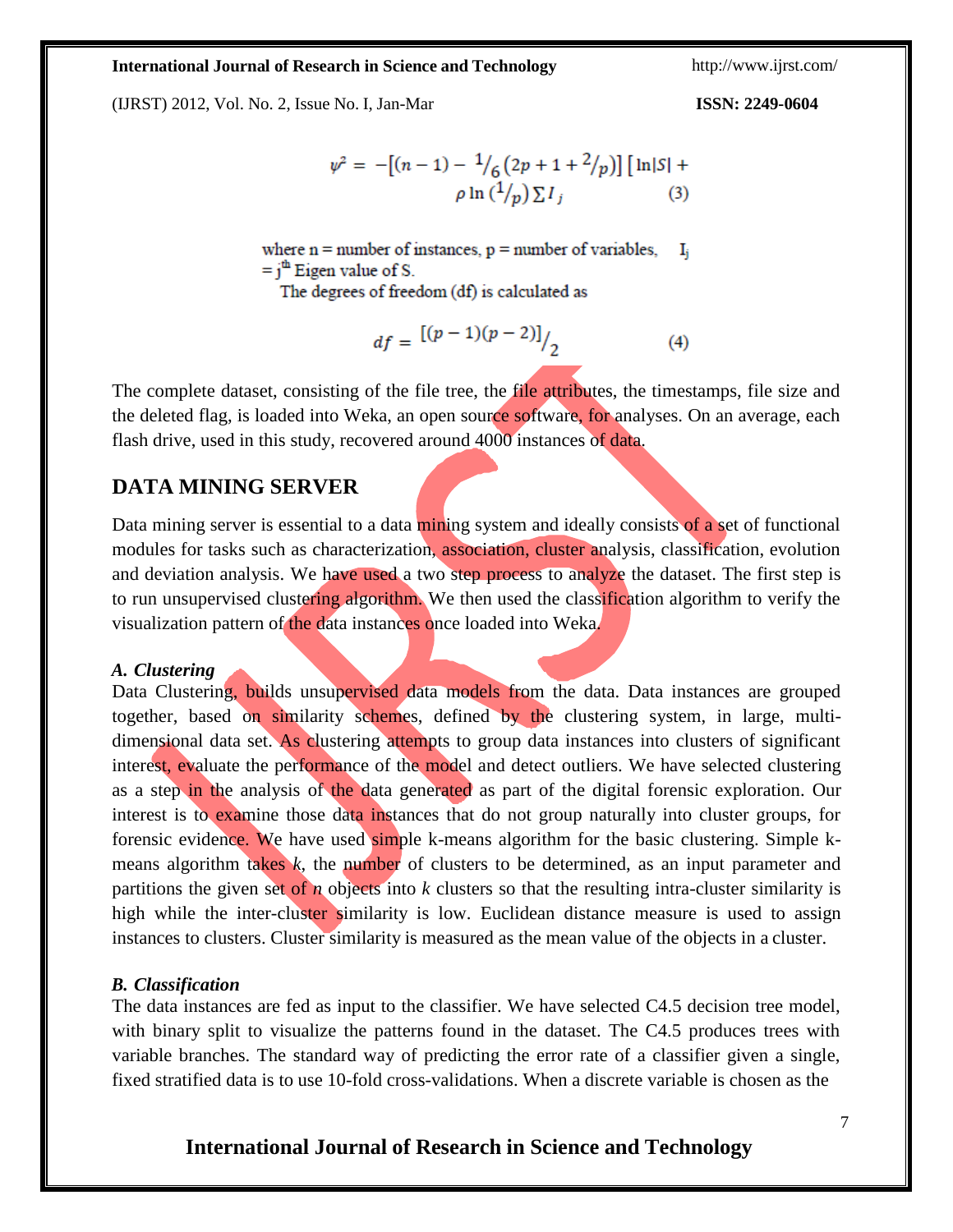(IJRST) 2012, Vol. No. 2, Issue No. I, Jan-Mar **ISSN: 2249-0604**

splitting attribute, one branch is generated for each value of the attribute. C4.5 uses gain-ratio as criterion for splitting, which ensures the largest information gain.

## *C. Cross Validation*

The standard way of predicting the error rate of a classifier given a single, fixed stratified data is to use 10-fold cross-validation. Cross validation technique is adopted, in cases when the amount of data for training and testing is limited.

## **PERFORMANCE ANALYSIS**

The initial statistical analysis for KMO measure of sampling adequacy, and Bartlett's tests of sphericity is summarized in the Table I. The results suggest that the attributes have minimum correlations among themselves. Hence factor analysis and reduction need not be performed on the dataset.

## **TABLE I. KMO AND BARTLETT'S TEST OF SPHERICITY**

| Kaiser-Meyer-Olkin Measure of Sampling<br>Adequacy | 0.514              |          |
|----------------------------------------------------|--------------------|----------|
| <b>Bartlett's Test of Sphericity</b>               | Approx. Chi-square | 6923.777 |
|                                                    | Degrees of Freedom | 21       |
|                                                    | Significance       | 0.000    |

The decision tree output of the algorithm C4.5, suggests the usage pattern of the flash drive. It is evident from Table III and Table IV that flash drives FD1, FD2 and FD5 are well organized, as the decision tree splits on directories are many. FD1, FD3, FD4 and FD5 are used to store a lot of multimedia files. The generated decision trees for the flash drives under study are shown in Table IV and the file types distribution is tabulated in Table III. Another interesting pattern seen is that files are deleted to accommodate the newer ones, without following priorities in selecting files for deletion, although the preference for retaining folders, is strongly seen here. We have based our clustering on the assumption that there are ideally two distinct clusters, one constituting of the deleted files and the other the not-deleted ones.

## **TABLE II. RESULTS OF THE CROSS VALIDATION PERFORMED**

| Flash<br><b>Drive</b><br>No. | No. of<br>users | Classifier<br>accuracy<br>(9) | Kappa<br>statistics | Root<br>mean<br>squared<br>error |
|------------------------------|-----------------|-------------------------------|---------------------|----------------------------------|
| FD <sub>1</sub>              | Single          | 99.6757                       | 0.9876              | 0.0553                           |
| FD 2                         | Multiple        | 95.1724                       | 0.9034              | 0.1887                           |
| FD <sub>3</sub>              | Single          | 98.4450                       | 0 9 3 9 7           | 0.1134                           |
| FD <sub>4</sub>              | Multiple        | 97.9320                       | 0.9345              | 0.1444                           |
| FD 5                         | Single          | 98.8417                       | 0.9764              | 0.0993                           |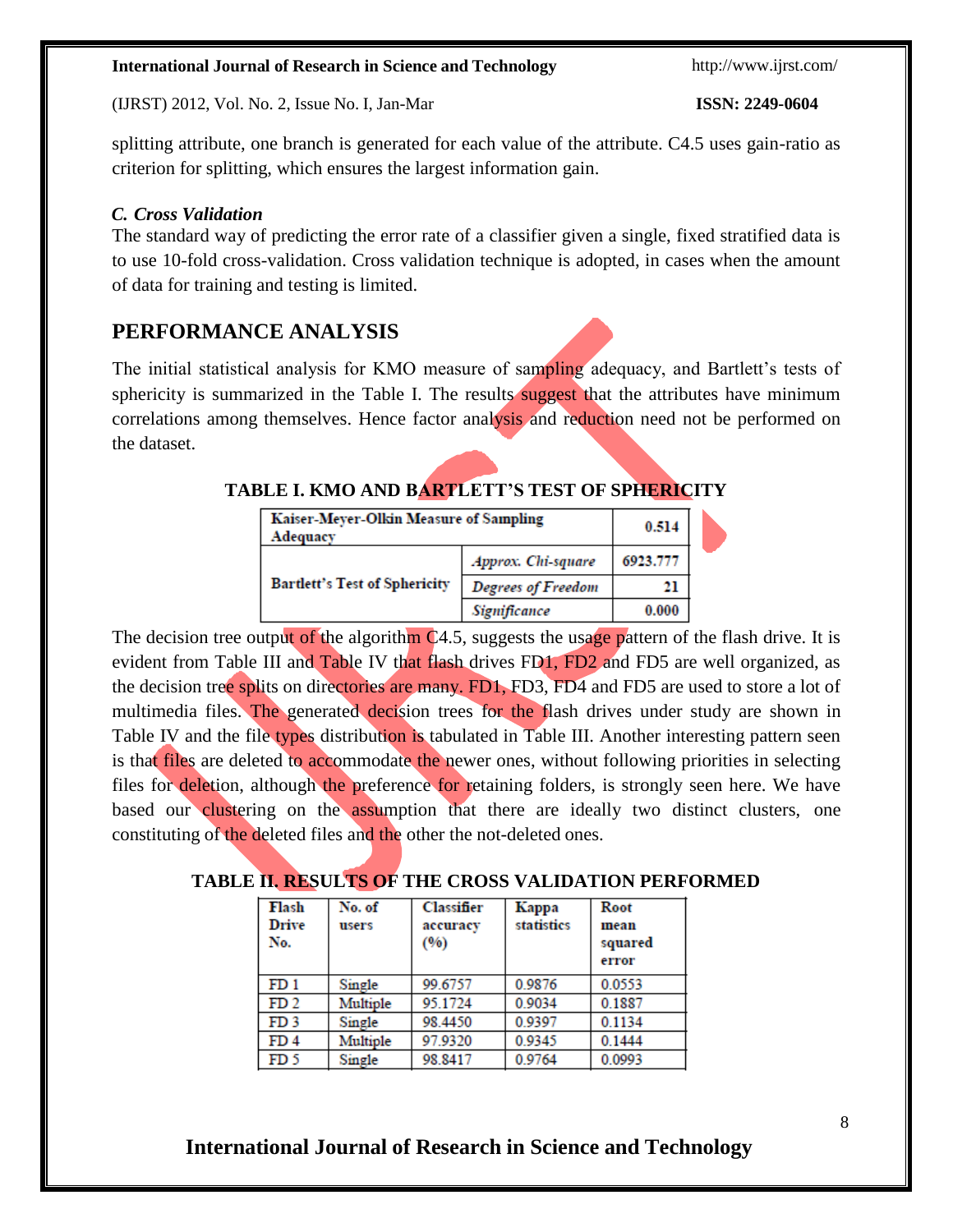(IJRST) 2012, Vol. No. 2, Issue No. I, Jan-Mar **ISSN: 2249-0604**

This is validated by the visualization of the clustering output, tabulated in Table IV. The wrongly clustered files are considered to be the files of interest. As a measure for pattern accuracy a 10 fold cross validation was performed and the results for the flash drives considered are tabulated, in Table II.

## **LIMITATIONS OF THE STUDY**

The flash drives accessed for this study were mainly from the students of our university however this needs to be broad based across users in future extensions of this study. The Recuva software cannot restore files if the Windows operating system has overwritten the area where the file used to reside. The files that have been securely deleted, using special tools, cannot be recovered by Recuva. The last accessed date is the date the files are recovered from the disk, hence cannot be considered for forensic analysis. We also need to identify or develop suitable software for analyzing data stored in Devanagari and other Indian / non-English scripts. Since these are widely used by the Indian business community, the current internationally available tools may not address the same.

|  | Flash<br>Drive | File<br>Type | $\frac{0}{0}$ | File<br>Type | $\frac{0}{0}$ | File<br>Type | $\frac{0}{0}$ |
|--|----------------|--------------|---------------|--------------|---------------|--------------|---------------|
|  | FD1            | <b>JPG</b>   | 45%           | ASM          | 7%            | <b>EXE</b>   | 6%            |
|  | FD2            | PDF          | 31%           | GIF          | 23%           | <b>DIR</b>   | 9%            |
|  | FD3            | JPG          | 72%           | DIR          | 5%            | <b>VBS</b>   | 6%            |
|  | FD4            | PNG          | 83%           | GIF          | 5%            | <b>DIR</b>   | 5%            |
|  | FD5            | JPG          | 68%           | CSV          | 10%           | DIR          | 7%            |
|  |                |              |               |              |               |              |               |

|  | <b>TABLE III. FILE TYPE DISTRIBUTIONS ACROSS FLASH DRIVES.</b> |  |
|--|----------------------------------------------------------------|--|
|  |                                                                |  |

This paper presents an overall framework that covers the digital forensic analysis process for the diverse range of portable storage devices. The framework is practical and easily adaptable. The tools used here, are open source or those already existing in the present day computing environment, hence easily accessible to the investigation team. It also forms a bridge between the digital forensic investigation team and judicial bodies. It can constitute a guideline for forensic teams in police and other investigation agencies in our country, who do not necessarily work with a common defined process today.

## **FUTURE WORK**

The future work areas identified with respect to the data that has been successfully extracted and preprocessed from the flash drive can be - identification of the files using not so common software(s), identification of the presence of illegal data storage, identification of the hidden and encrypted data, identification of the files with renamed file extensions and identification or development of software's which work seamlessly with non-English scripts and data. Prediction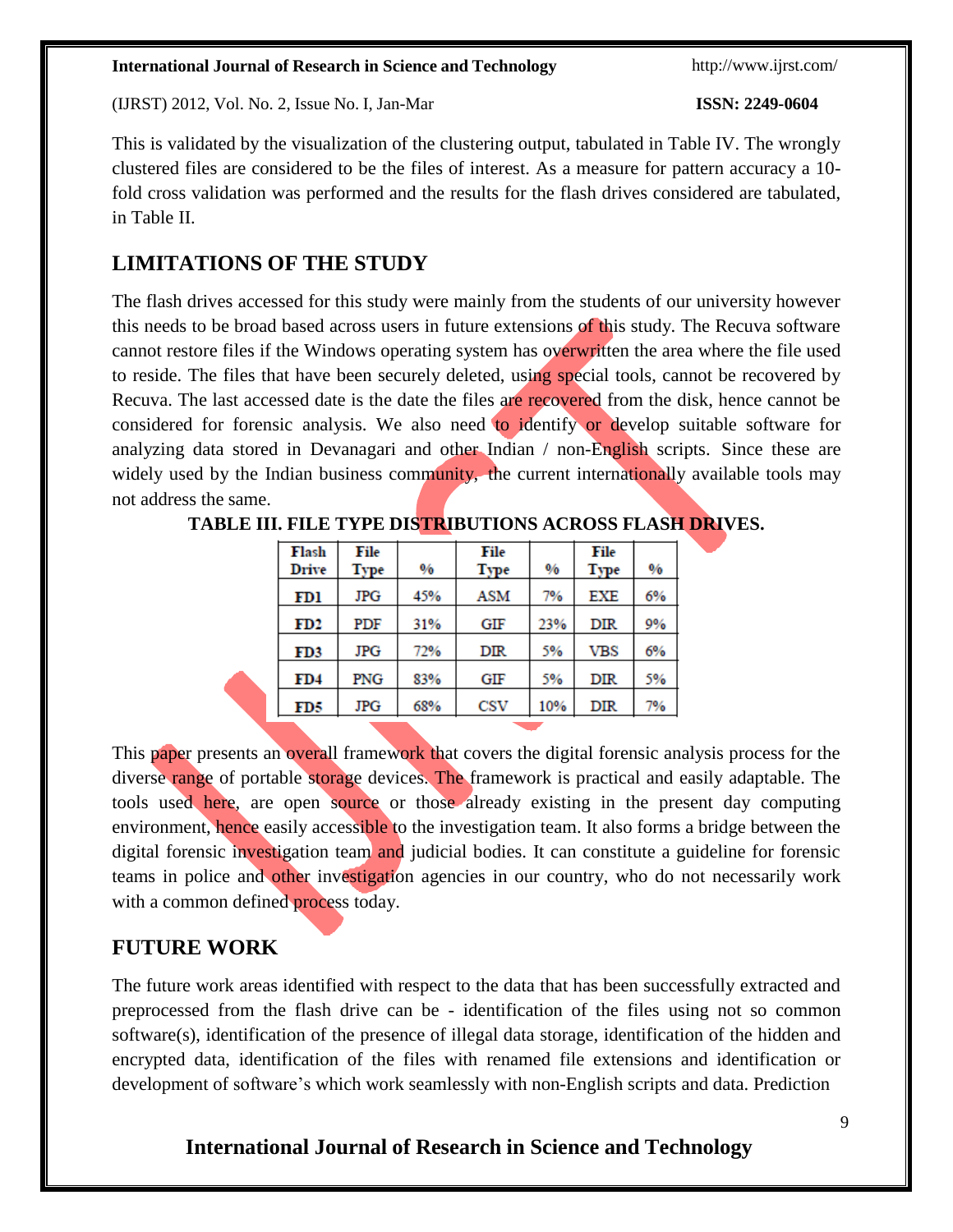#### (IJRST) 2012, Vol. No. 2, Issue No. I, Jan-Mar **ISSN: 2249-0604**

of the usage pattern of the owner of the flash drive and also a time series analysis for predicting the file type usage along with user profiling including the subjects or topics the user is interested in would be an interesting area to explore. Finally, discussion of the framework with a group of potential users in police / investigation agencies to understand specific areas of development required and also to fine-tune the framework can be conducted to validate the entire process.

## **REFERENCES**

- 1. Robert Rowlingson, "A Ten Step Approach for Forensic Readiness," International Journal of Digital Evidence, vol. 2, issue 3, 2004.
- 2. Gary Palmer, "A Road Map for Digital Forensic Research," DFRWS Technical Report, Avail[able:http](http://www.dfrws.org/2001/dfrwsrmfinal):[//www.dfrws.org/2001/dfrwsrmfinal. p](http://www.dfrws.org/2001/dfrwsrmfinal)df, 2001.
- 3. Kara Nance, Brian Hay and Matt Bishop, "Digital Forensics: Defining a Research Agenda," Proceedings of the Forty Second Hawaii International Conference on System Sciences, pp. 1-6, 2009.
- 4. M. Pollitt, "Computer Forensics: An Approach to Evidence in Cyberspace",Proceedings of the National Information Systems Security Conference, Baltimore, pp. 487-491, 1995.
- 5. M. Reith, C. Carr and G. Gunsch, "An Examination of Digital Forensic Models," International Journal Digital Evidence, vol. 1, no. 3, 2002.
- 6. M. Kohn, J. Eloff, and M. Oliver, "Framework for a Digital Forensic Investigation," Proceedings of Information Security South Africa from Insight to Foresight Conference, South Afrika, 2006.
- 7. F. C. Freiling, and B. Schwittay, "A Common Process Model for Incident Response and Computer Forensics," Proceedings of Conference on IT Incident Management and IT Forensics, Germany, 2007.
- 8. Mohd Taufik Abdullah, Ramlan Mahmod, Abdul A. A. Ghani, Mohd A Zain and Abu Bakar Md S, "Advances in Computer Forensics," International Journal Of Computer Science and Network Security, vol. 8, no. 2, February 2008.
- 9. Wayne Jansen and Rick Ayers, "Forensic Software Tools for Cell Phone Subscriber Identity Modules," Conference on Digital Forensics, Security and Law, 2006.
- 10. Christopher V. Marsico and Marcus K. Rogers, "iPod Forensics," International Journal Of Digital Evidence, vol. 4, issue 2, Fall 2005.